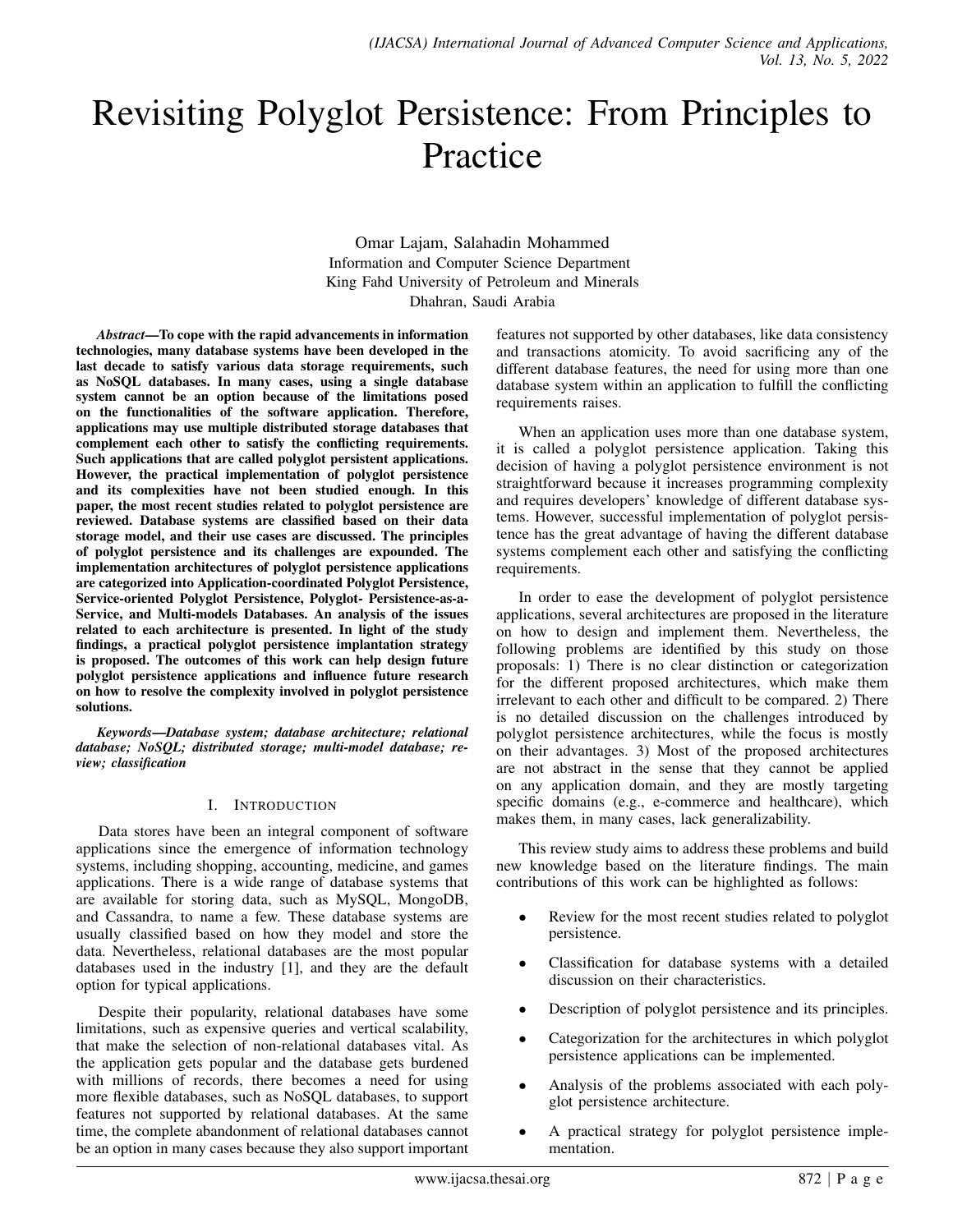To the best of our knowledge, this is the first work that expounds polyglot persistence comprehensively, from principles to practice. This work opens new opportunities for future research to address polyglot persistence challenges. It guides future polyglot persistence research towards more mindful solutions that consider the theoretical and practical aspects of polyglot persistence. This work can also help practitioners make wiser design decisions when building polyglot persistence applications. In addition, it may serve as a reference for understanding database systems concepts and challenges.

The rest of the paper is organized as follows. Section II discusses the related work. The methodology of this work is explained in Section III. Section IV presents database systems classification. In Section V, an explanation for polyglot persistence principles is given. Section VI describes polyglot persistence architectures and challenges. Section VII outlines the proposed polyglot persistence implementation strategy. And finally, Section VIII concludes the paper.

#### II. RELATED WORK

Few studies have discussed polyglot persistence concepts, architectures, and challenges. Gessert and Ritter [2] were the first who classified polyglot persistence based on research and industry into three patterns: application-coordinated polyglot persistence, microservices, and polyglot database services. The authors then described them again in [3], where they gave brief details about each pattern without mentioning issues related to each of them.

Another attempt to classify polyglot persistence is given by Khine and Wang [4] based on the polyglot persistence solution orientation. They classify the polyglot persistence solutions into three types: domain-oriented solution, query languagebased solution, and other solutions (e.g., frameworks, middleware, and multi-model databases). A main observation on their classification is that it lacks disjointedness and holism.

Wiese [5] discussed polyglot databases architectures and challenges. Three architectures are described: polyglot persistence, lambda architecture, and multi-model databases. However, the lambda architecture is part of polyglot processing, not polyglot databases, as presented in [6].

Jaroslav [7] demonstrated some possible strategies for building an infrastructure that operates on integrated SQL and NoSQL databases. The study provides some approaches to construct such integrated database architectures, mainly by using multi-model databases and multi-level modeling, where interactions occur within and between at least two levels of connected databases.

Clearly, polyglot persistence is not studied enough. In this work, we try to study polyglot persistence principles, architectures, challenges, and implementation, based on the literature findings, as comprehensively as possible.

## III. METHODOLOGY

The main objectives of this study are to explore how polyglot persistence applications can be architected and to understand polyglot persistence advantages and challenges. The following methodology is used in order to accomplish the study objectives.

#### *A. Literature Review*

This work is mainly a review that surveys the literature to gain knowledge on the topic. Four databases were searched to extract the related studies: IEEEXplore, ACM Digital Library, Web of Science, and Google Scholar. These four databases were chosen because they can capture most related studies. The search string used was 'polyglot persistence'. The inclusion criterion was to include any study that proposes a polyglot persistence architecture, model, or framework. The resulted studies were inspected, and 18 relevant studies were included. The selected studies were then downloaded and fully read. Each study was summarized, and all results were aggregated into an Excel file in a tabular format.

# *B. Problem Identification*

At this stage, several problems were identified in the reviewed studies. First, many different architectures lack a clear distinction or categorization, making them unrelated to each other and difficult to compare. Second, there is no comprehensive treatment of the issues posed by polyglot persistence architectures, with the emphasis being placed mostly on their benefits. Third, most proposed architectures were specific to a few application domains, e.g., e-commerce and healthcare, which make them difficult to be generalized for other domains. In other words, many proposed architectures were developed with specific database requirements in mind.

These three problems are consistent with what Khine and Wang have found [4], where they stated that it has not yet been determined which architectures are best suited for different kinds of applications and how polyglot persistence can be implemented. Additionally, they observed that the benefits and limitations of polyglot persistence are still open research topics for academics and professionals.

## *C. Classification and Analysis*

After identifying the problems, an intensive investigation was carried on to identify polyglot persistence principles, architectures, challenges, and implementation. Search databases were searched again with the same string. The relevant studies were analyzed, and more information was gathered from the literature to build knowledge that addresses the identified problems.

## IV. DATABASES CLASSIFICATION

There are different options for storing application data, ranging from simply being stored in a file to being stored in a sophisticated data storage system, depending on the degree of complexity of the application requirements. Database Management Systems (DBMSs) are database systems that manage data storage and retrieval. The implementation of a DBMS specifies how the data will be structured and stored into the disk, how the queries will be processed, how access will be granted, and many other functions. What distinguishes one DBMS from another is its functions and features. DBMSs can be categorized into relational (RDBMS), referred to as SQL databases, and non-relational or NoSQL (Not only SQL) databases.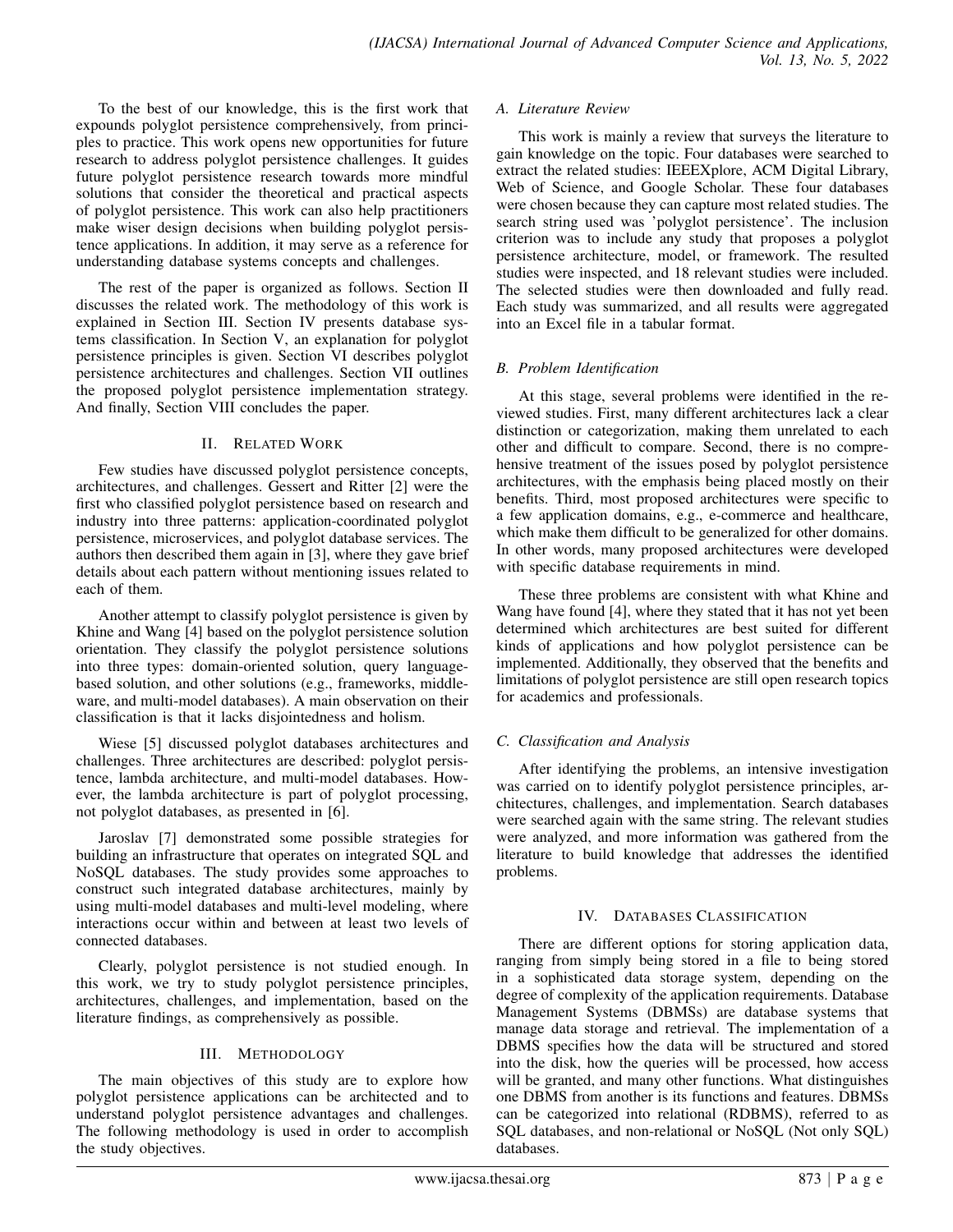#### *A. Relational Databases*

Relational databases use the relational data model to store the data. It is the most popular model for storing structured data. It was first introduced by E. F. Codd in 1970 [8][9]. It is very mature, stable, trusted, and well researched. In this model, the data is organized as tables, and these tables can have relationships with each other. Examples of relational databases include MySQL, PostgreSQL, and Oracle.

Relational databases support transactions that obey ACID properties (Atomicity, Consistency, Isolation, and Durability) [10]. The atomicity property ensures that all instructions of a transaction will be executed at once, i.e., a transaction is an atomic unit of processing. The consistency property guarantees that the database state is always consistent, and the correct execution of a transaction takes the database from one consistent state to another. The isolation property makes each transaction completely isolated from others, and its effect on the database does not become visible until it is committed. This noninterference transaction execution can be achieved using concurrency control techniques [11]. The durability property, also referred to as permanency, ensures that changes made by a successful transaction will not be lost by subsequent unsuccessful transactions [12].

Relational databases have fixed database schema. They enforce data consistency and integrity. They store the data efficiently with minimal redundancy and maximal space utilization [13]. They have powerful query language. And lastly, they have a great community that provides support and help.

Relational databases manifest some drawbacks under some situations, especially when the number of database users dramatically increases and when the data volume becomes too huge. That is mainly due to the nontrivial processing required for user queries and the difficulty of operating on a distributed architecture. With massive amount of data, the relational database requires powerful machine to operate efficiently. The only option to scale the database system up is to upgrade the machine to a more powerful one. In other words, relational databases are only vertically scalable. Because they usually run on one machine, relational databases are prone to the single point of failure threat.

Relational databases are not suitable for unstructured, semistructured, and graph data. They are not suitable for applications that store schema-less or schema-free data. They incur a high cost for complex query processing due to the table joins and constraints checking involved. They are less suitable for high-velocity ingestion due to the schema constraints validations. The relational database infrastructure (i.e., server machine) cost is expensive due to the powerful processing and storage space resources it needs, especially when the number of simultaneous users and/or the data volume becomes huge [14].

# *B. NoSQL Databases*

The term "NoSQL" can be interpreted as "not using SQL query language", or can be interpreted as "Not only SQL", where the latter implies either the support of a database system for a query language that is similar to SQL or implies the co-existing of a non-SQL database with a SQL database in a common polyglot persistence environment. There is no agreedupon definition of what "NoSQL" is stand for [15].

The main characteristic of NoSQL databases is their ability to operate in a distributed architecture, running on a cluster of commodity hardware. In NoSQL databases, there is almost no referential integrity constraint among data objects. Therefore, processing data residing in many different machines is feasible, and horizontal scalability is enabled by simply adding new processing and storage resources without replacing old ones. In addition, distributed storage architecture enables the migration of processes to data and data to processes, which facilitates big data analysis tasks.

An important problem with SQL databases solved by NoSQL databases is the data structure *impedance mismatch* [16]. The in-memory data can be kept in complex structure (e.g., nested lists), while with SQL databases, the data is always in a simple tabular format. This difference between the two stores (in-memory and database) causes the impedance mismatch and requires translation work upon data writing and reading to and from the database. For object-oriented programming language, it would be more favorable to replicate the data objects stored in memory directly into the database. For SQL databases, this problem is mitigated by the Object-Relational Mappers (ORMs) [17], where they take the responsibility to map data objects to their corresponding underlying database structure. With most NoSQL databases, the in-memory data structure can be stored as-is into the database, and this feature reduces programming overhead and enhances the performance.

NoSQL databases are schema-less, and they do not enforce data integrity constraints. That makes NoSQL databases more efficient because constraints checking and integrity validation upon data insertion are eliminated [18]. The distribution architecture of NoSQL databases makes them fault-tolerant because they are not prone to the single point of failure threat. Data replication across distributed storage nodes in NoSQL databases is easy because there is no obligation to the ACID properties. Alternatively, NoSQL databases adhere to the BASE properties (Basic Availability, Soft state, Eventual consistency) [12]. The basic availability property ensures that every request will get a response. However, consistency among responses is not guaranteed, and multiple users requesting the same data object can get different versions. The soft state property allows the database system to remain inconsistent after query execution. The eventual consistency property promises to propagate the changes to storage nodes until eventually the entire distributed database system becomes on a global consistent state [19].

NoSQL databases are considered "non-relational" databases because their models are divergent from the traditional relational data model and implemented differently. NoSQL data models are categorized into Key-value, Document, Column Family, and Graph data models [20]. The next discussion for each model is mostly inspired from [15] [20], [21], and [22].

*1) Key-Value Model:* This is the simplest data model, where the data object is stored as a pair consisting of a key and a value. The key is a unique alpha-numeric identifier for the value. The value can be a string or complex lists and sets, with no constrains on its content structure. The structure of this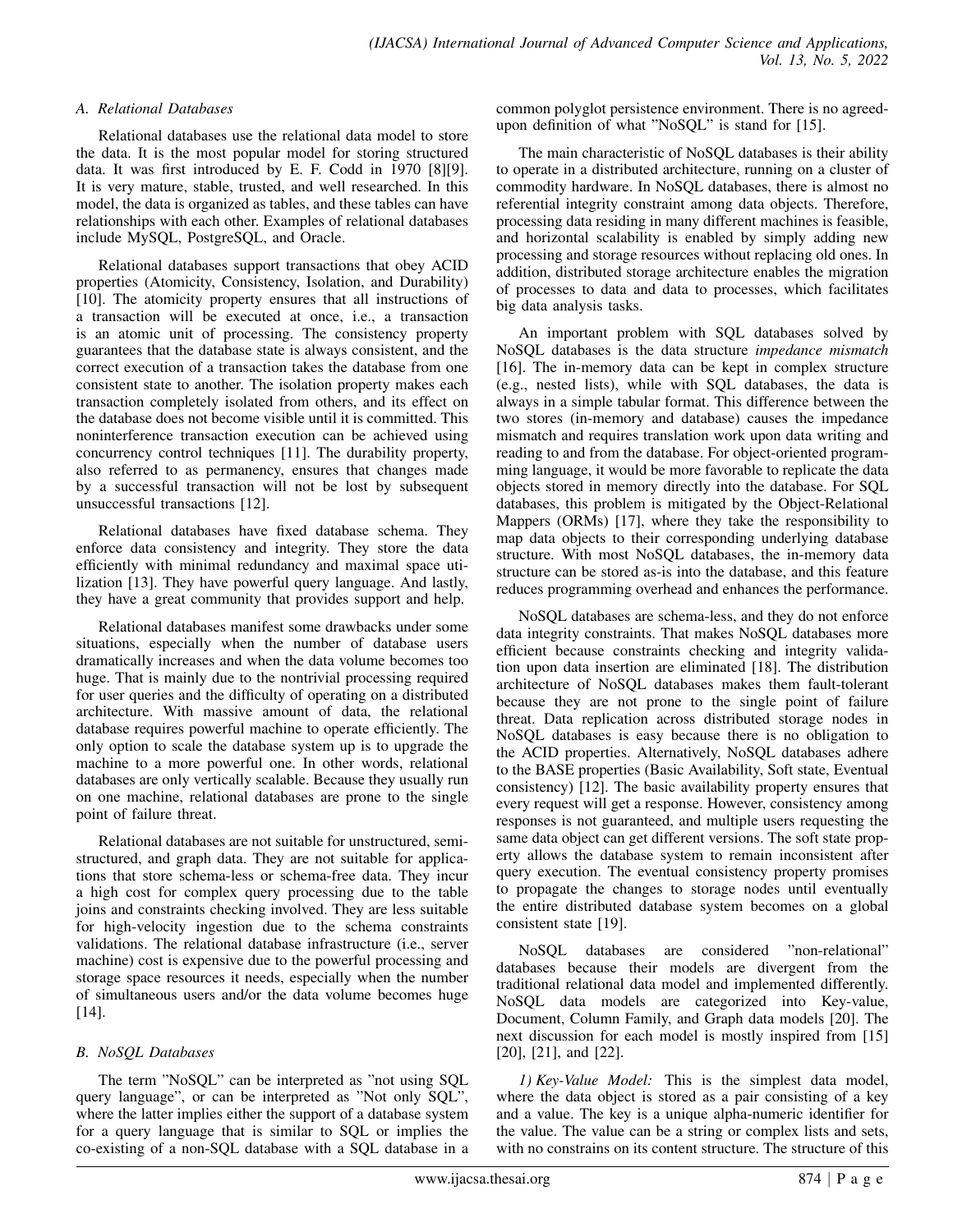model is very similar to hash tables and dictionaries. In this model, the data can only be searched by key, i.e., the value is not searchable. Examples of key-value databases include Redis and Memcached.

The simplicity of this model makes it scalable and suitable for application that requires fast access to self-contained schema-less data. Examples of these data are user profiles, web sessions, shopping carts, and products information. On the other hand, the key-value model is not suitable if relationships exist between data objects, data is queried by its value, values are updated frequently, or for operating on multi-key transactions.

*2) Document Model:* This model can be considered an expansion to the key-value model, where the value contains semi-structured data and can be fully searched and indexed. Each data object is stored in a document that contains one or more keys. Groups of logically related documents are called collections, which are equivalent to tables in relational databases. To get the flexibility in accessing the data by its value, the database may store metadata that describes the allowable value structure and types. The database can retrieve part of the document based on the user query. The document can be formatted in a standard data exchange format such as XML, YAML, JSON, or BSON (Binary JSON). Examples of document databases include MongoDB and Couchbase.

The design of this model is inspired by a business software called Lotus Notes [23], a document database that enables sharing data across a local network [24]. Document databases use cases include storing and managing large-size collections of text files, such as literal documents, email messages, and XML files. Also, aggregated data objects such as products information or user profiles which are accessed at once together, are another use case for document databases. In general, document databases are best used for searchable data that has no fixed schema and which may add many nulls in an equivalent relational database. Document databases are not the best option for complex application queries or for transactions that require accessing multiple documents at once.

*3) Column Family Model:* Column family (or widecolumn) model stores data objects in key-value pairs, where the value points to a second-level of key-value pairs. These second-level keys are called columns, and a subset of them forms a column family. The values can be accessed by any key in the first or second level.

One of the first column databases is BigTable [25], where it was designed to handle big data on a petabyte-scale. Another example of a column-family database is Cassandra [26], with a slightly different design philosophy that supports nested columns.

Column family databases may be the best choice with structured data when the distributed architecture is used, with data batch processing on a large scale, or real-time distributed big-data analysis tools such as MapReduce [27].

*4) Graph Model:* The graph model stores the data object as a graph consisting of nodes and connection edges. The nodes represent data objects while the edges represent relationships between them. Relationships are associated with properties, and two nodes can have one or more relationships. This model

is schema-less, and nodes and edges can be inserted with any content. Examples of graph databases include Neo4j and JanusGraph.

This model is the only NoSQL model that supports relationships and ACID transactions. In fact, this model is closer to the relational model but categorized as NoSQL because of its dissimilarity with the relational model in how the data is structured and queried [28]. A key difference between the graph model and the relational model is in the query cost, where the navigation along the graph network to explore information is cheaper with graph database due to the absence of the expensive join operations. Another obvious difference is that the SQL query language is not supported in graph databases [28].

The graph representation of the data helps extract information that is hard to get with other models. The data of real-world problems that have interconnected entities, such as social networking, maps, products recommendations, pattern detection, network topologies, or any problem that can be represented as a graph, is a good candidate to be stored in a graph database. Nevertheless, graph databases are not good in horizontal scalability and big data processing.

## V. POLYGLOT PERSISTENCE PRINCIPLES

Due to the availability of many heterogeneous database systems, the decision of which database system should be used for a given application can be embarrassing. The concepts of polyglot persistence can be utilized in such cases. This section explains the meaning of polyglot persistence and spot the situations in which it is really needed.

## *A. What is Polyglot Persistence?*

The term polyglot persistence was first coined in an online blog by Scott Leberknight in 2008 [29], and it then became famous after the book [15]. Leberknight explained the meaning of polyglot persistence by "*like polyglot programming, is all about choosing the right persistence option for the task at hand*". The term 'polyglot' implies the ability to talk to more than one database system. Polyglot persistence can be defined as *a situation in which different parts of data are stored in the most persistent database system that satisfies the storage requirements*.

Traditionally, relational databases were the default acceptable persistent option for data storage. However, the appearance of non-relational databases has changed the norm since there can be non-relational databases that are more persistent in some cases. The determination of the most persistent database system is totally dependent on the application's storage requirements.

A common example to illustrate the meaning of polyglot persistence is with an e-commerce application. In a typical e-commerce application, queries about clients' shopping data can be easily answered using a key-value NoSQL database. However, if the interest is on what the client's friends have purchased, the problem becomes entirely different. To answer this question, a graph database should be used [15]. Fig. 1 shows an example of a possible implementation for polyglot persistence in an e-commerce application.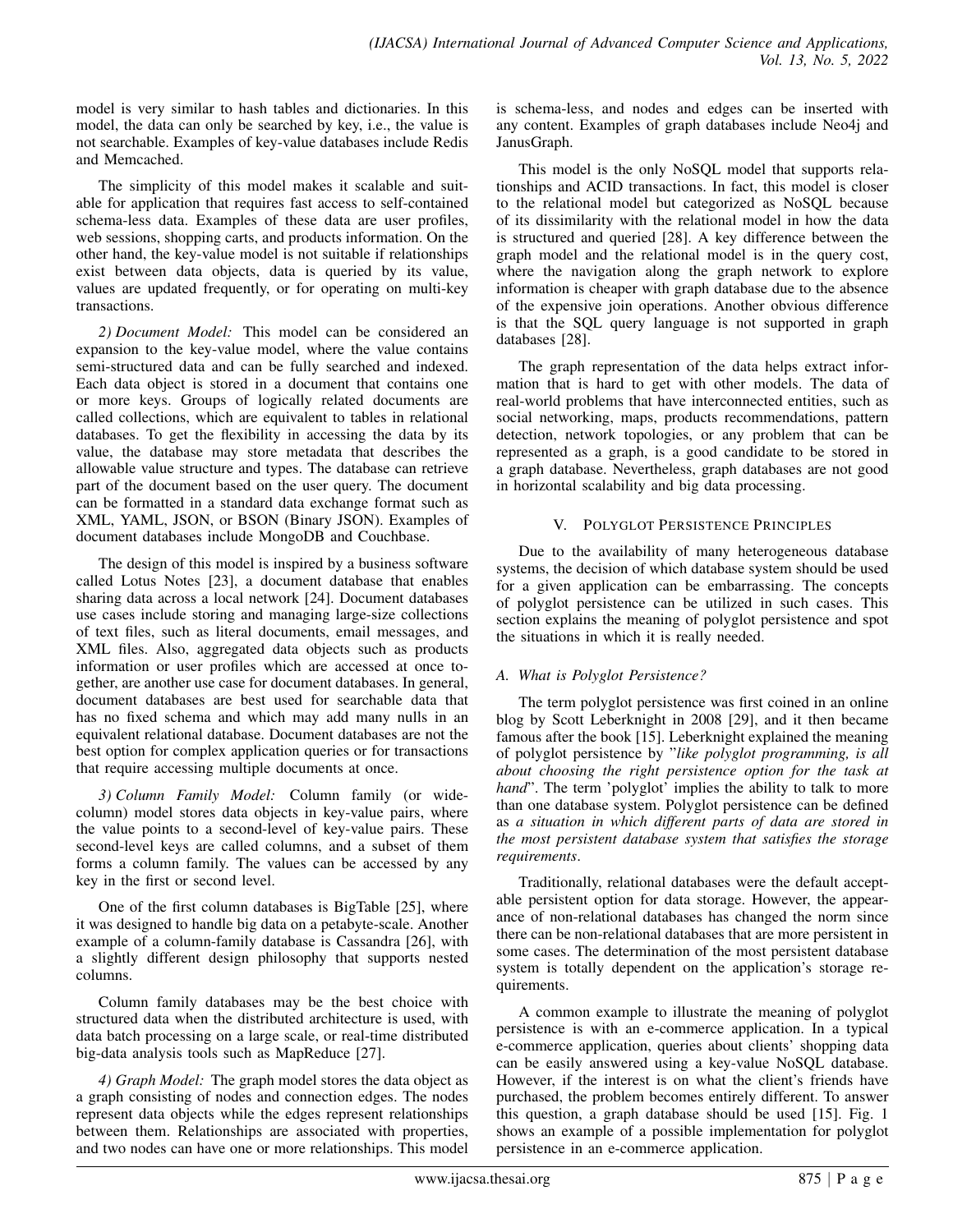

Fig. 1. Example of implementation for Polyglot Persistence in E-Commerce Application

Large and well-known applications are found to be employing polyglot persistence. Examples of these applications are Google, Facebook, Amazon, and Twitter. The practical aspects of polyglot persistence are not new for the industry, but they are not studied enough by the research community. There is a shortage of addressing the problems associated with polyglot persistence in the literature, especially with designing, implementing, and maintaining polyglot persistence architectures [3].

## *B. Why is Polyglot Persistence?*

As shown in Section IV, each of SQL and NoSQL databases have their own characteristics and advantages. Polyglot persistence is employed to get the optimal benefits of each different database system. A usual concern is with database scalability, schema flexibility, data consistency, system availability, and performance [3].

In general, polyglot persistence is adopted to resolve conflicting requirements [3] [5]. These conflicts exist due to the limitations of the database systems, where no one database system can satisfy all requirements. With polyglot persistence, all requirements can be satisfied by using as many databases as needed. If there was a one-size-fits-all solution, as promised by NewSQL [30], then polyglot persistence can be overlooked.

Next, examples of three types of conflicting requirements: functional, non-functional, and data requirements, are discussed.

*1) Conflicting Functional Requirements:* The boundaries of database system functions can be determined by the available commands supported by its query language. Examples of these commands in SQL are SELECT and INSERT. The database functional requirements of an application can be determined by listing the commands it needs to perform on its data storage. A conflict in the functional requirements occurs when no single database system supports the entire set of query commands required by an application.

For example, consider a key-value database that only supports GET and PUT commands used by a simple web blog application. If the application added new features that require more complex queries, such as user authentication and online course registration features, then either the database system will be changed, or a new database system will be added beside the existing one. The latter polyglot persistence solution eliminates the need for a complex data migration process from the legacy database into the new one [31]. Note that the conflict in functional requirements can also be related to the database system security commands, such as the commands related to user authentication and access control [32].

*2) Conflicting Non-Functional Requirements:* The CAP theorem states that three demanding non-functional requirements cannot be satisfied at the same time when designing an application on a distributed architecture: Availability, Consistency, and Partition tolerance [33] [34] [35]. Therefore, there must be a trade-off for these requirements when selecting the database system for a given application. To resolve the conflict, different parts of application data can be stored in different databases.

Many non-functional requirements are subject to the ability of the database system to operate in a distributed architecture on commodity hardware. This ability reduces hardware resource costs, increases fault tolerance and availability, raises processing power, enables data replication, and eases big data analysis [36]. Since NoSQL databases can be deployed in a distributed architecture, they can be used to satisfy the mentioned requirements. On the other hand, other nonfunctional requirements cannot be accomplished unless the database system runs on a single server. Examples of these requirements are data consistency and integrity.

*3) Conflicting Data Requirements:* The data requirements for an application can also encourage the decision of using more than one database system. For example, a customer profile data (e.g., name, age, job, etc.) may not be designed in a fixed schema since many details can be null-able, and they may be frequently changed along the lifetime of the application development cycle. In addition, it might be impossible sometimes to design a fixed schema because the shape of the data is unknown in advance, as with the case when the data is inserted based on the user preferences. An example of such data object is salary, which contains many data items like basic salary, insurance allowance, transportation allowance, etc. In these cases, the usage of a schema-less non-relational database is recommended.

On the other hand, there are cases where using a relational database is the only possible option. An example of such a case is with money balance data that is used, for example, to purchase products or services within a web application. In this case, ACID transactions must be used to ensure data integrity and avoid race conditions [37].

Another example to illustrate the conflicting data requirements is the speed of data write or read operations. Some data have higher priority for reading speed over writing speed, such as product information, while other data might have higher priority for writing speed over reading speed, such as viewers counter for a product. To satisfy these conflicting requirements, different database systems might be selected for each part of the data.

## VI. POLYGLOT PERSISTENCE ARCHITECTURES

To implement polyglot persistence in an application, one can consider more than one architecture. According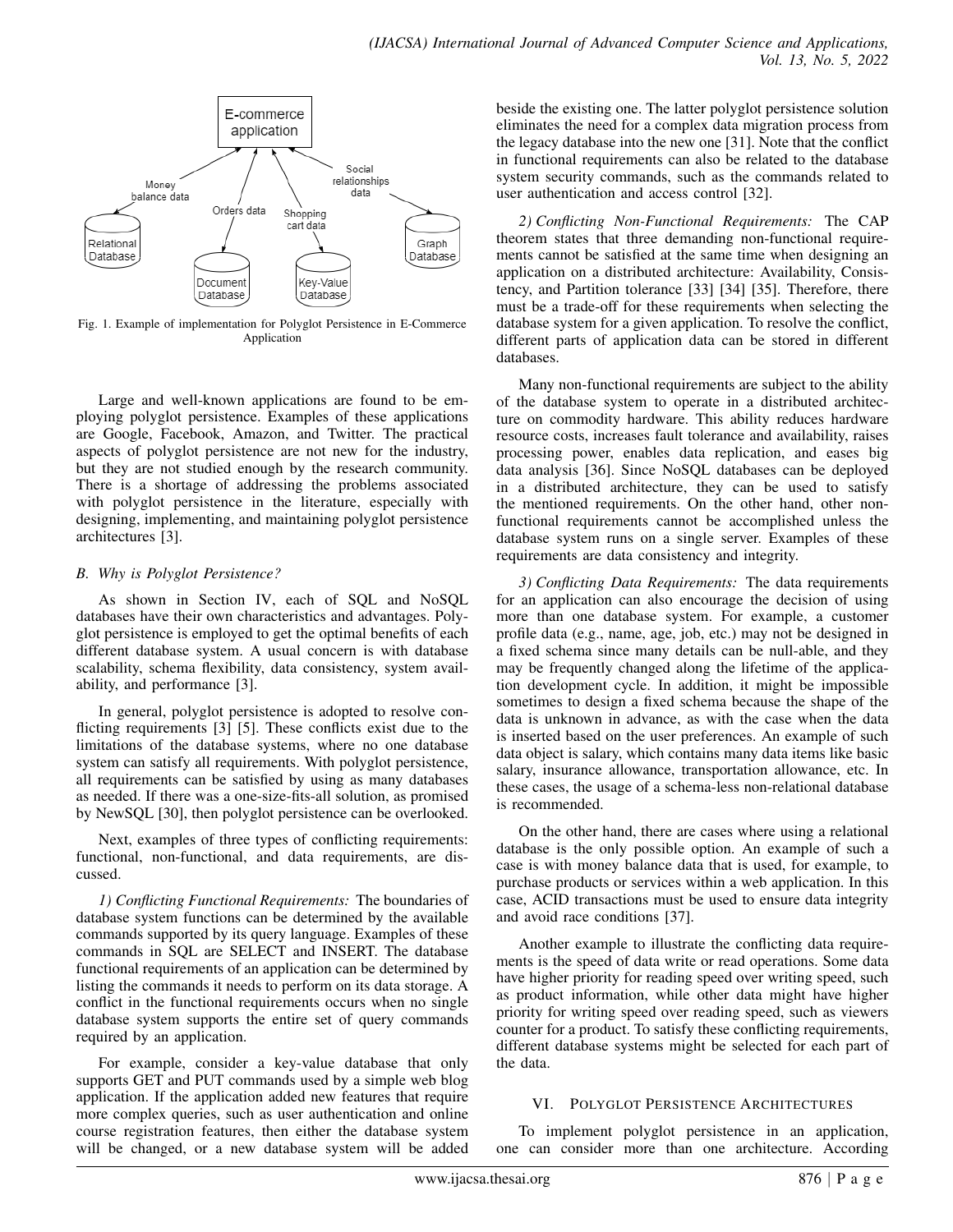to 18 reviewed studies that implement polyglot persistence, these architectures can be categorized into four categories: Application-coordinated Polyglot Persistence, Service-oriented Polyglot Persistence, Polyglot-Persistence-as-a-Service, and Multi-models Databases. Table I shows the four categories, the number of studies implemented each of them, and their references. A description for each of the categories is given in this section.

TABLE I. CATEGORIES OF POLYGLOT PERSISTENCE ARCHITECTURES

| Category                              | Count | Reference                     |  |  |
|---------------------------------------|-------|-------------------------------|--|--|
| Application-coordinated Polyglot Per- | 6     | $[38]$ , $[21]$ , $[39]$ ,    |  |  |
| sistence                              |       | $[40]$ , $[41]$ , $[42]$      |  |  |
| Service-oriented Polyglot Persistence | 9     | $[22]$ , $[43]$ ,<br>$[44]$ , |  |  |
|                                       |       | $[45]$ , $[46]$ , $[47]$ ,    |  |  |
|                                       |       | $[48]$ , $[49]$ , $[50]$      |  |  |
| Polyglot-Persistence-as-a-Service     | 2     | $[51]$ , $[52]$               |  |  |
| Multi-models Databases                |       | [53]                          |  |  |

## *A. Application-Coordinated Polyglot Persistence*

With this architecture, the application itself coordinates the polyglot persistence. This coordination requires the application to control the mapping of the data to databases, i.e., to have explicit knowledge about where each part of the data is stored. Typically, if the application is not small, it would be divided into modules [54] (aka packages or components). Each module is responsible for part of the application and has its own logic and functions. If the data managed by a module is specific to it (not shared by any other module), managing polyglot persistence would be simple because each module can have a different exclusive database system. However, usually, data application is shared by more than one module. In this case, many challenges to support polyglot persistence arise. Also, in some cases, a single module may have conflicting requirements that have to be satisfied using more than one database system.

To distinguish between these different cases and ease the discussion of the challenges of each of them, we classify the relationships between modules and databases within an application as follows:

- **One-to-One**: A module has a connection with one exclusive database.
- **One-to-Many:** A module has connections with more than one exclusive databases.
- Many-to-One: More than one module have connections with one mutual database.
- Many-to-Many: More than one module have connections with more than one mutual databases.

An application can have a combination of these relationships. The four relationships are shown in Figure 2, where 'M' stands for module and 'D' for database. The assumption is that different databases in the figure are of different storage models. Next, each of these relationships is discussed.

*1) One-to-One Relationship:* This is the simplest relationship. The module controls everything related to its data in one sole database. One query language can be used to manipulate the data. Thus, programmers need to learn only one query language. The application development will also



Fig. 2. Polyglot Relationships: (a) One-to-One, (b) One-to-Many, (c) Many-to-One, and (d) Many-to-Many

be easier because different programmers can work separately on different modules with knowledge about only one database system. A failure of one database will affect only part of the application and will not be propagated. Database configurations and security are taken care of by one module. A main concern here is with the design decision that will decide which database system is the best to satisfy the requirements for a given module. However, the approach proposed by [55] can ease the problem, where the functional, non-functional, and data requirements can be analyzed systemically to determine the most persistent database system.

*2) One-to-Many Relationship:* In this relationship, one module controls data stored by more than one database system, and that can cause several problems.

First, there will be a need to use more than one query language, one for each database system, which requires wider knowledge and longer training for developers. In addition, that may make the programming task more confusing. Possible mitigation to this problem can be by using a uniform query language for heterogeneous database systems [56], by a query mediator [57], or by translating SQL queries into NoSQL queries [58].

Second, cross-database consistency of dependent data objects stored in different databases needs to be managed by the module because there are no global referential integrity constraints enforced on the different databases. Consider Fig.  $2(b)$ . If dependency exists between a data object X on D1 and another data object  $Y$  on D2, then module M1 should maintain consistency across databases D1 and D2 by reflecting changes of  $X$  on  $Y$  and vice versa.

Third, running a query across different databases is not straightforward since data need to be processed and integrated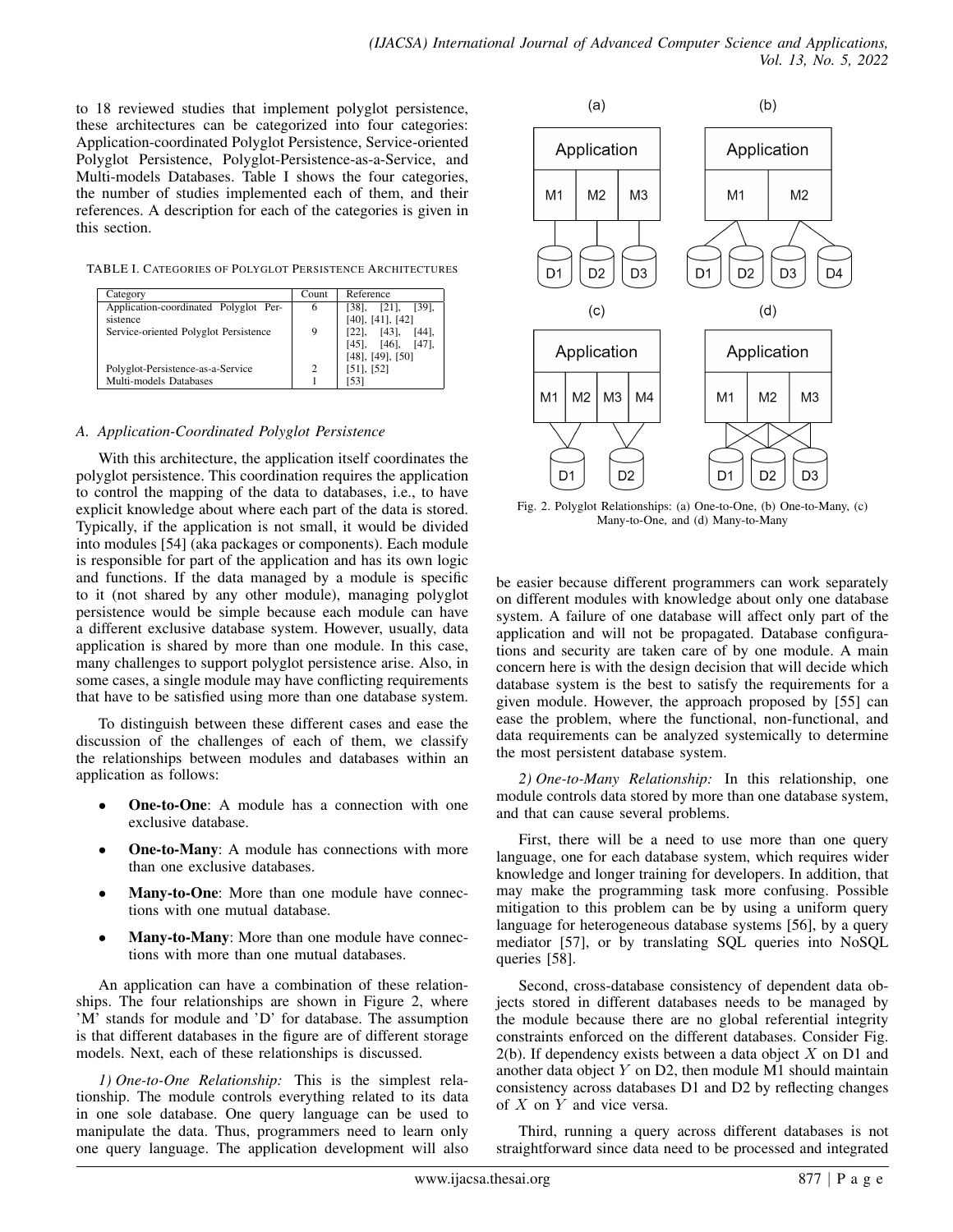at the module, not at the database system, which may increase the query cost and require complicated data processing logic [59]. For example, a read query for a data object that is scattered on multiple databases may require several different sub-queries, one for each database, and the results of these sub-queries should be integrated and structured by the module. Data integration from different sources is studied in [60].

Forth, data redundancy might be a problem when different parts of the same data object are stored at different databases because common parts of the data object can be unnecessarily duplicated.

Fifth, in case of a failure of one database, this failure might be logically cascaded to other databases that are used by the same module in case a dependency exists between data objects.

*3) Many-to-One Relationship:* In this relationship, two or more modules use one mutual database. A main issue with this relationship is that the database configurations and security depend on more than one module, which may violate the Least Common Mechanism security design principle [61]. More on database security can be found in [62].

If all modules of the application are using the same database, then the polyglot persistence concepts are not applied. If this is not the case, then one can think of the modules that share the same database as one logical module, and the relationship becomes as if it were a one-to-one relationship. To simplify the control of a single database, a data manager (e.g., ORM) can be used as an intermediate layer between the modules and the database. It should control the database queries and configurations and mitigate security threats.

*4) Many-to-Many Relationship:* This relationship is the most complex, where each module uses at least two mutual databases. From the modules side, one can think of this relationship as a one-to-many. On the other hand, from the database side, one can think of this relationship as a manyto-one. Therefore, the same discussion of the two previous relationships can be said again here. However, the consistency problem is expended here because there will be a need to maintain cross-modules consistency for the data objects that are dependent on each other and stored in different databases, and are used by different modules. For example, in Fig. 2 (d), if a data object  $X$  on D1 is dependent on another data object  $Y$  on D2, and another data object  $Z$  on D3 is dependent on the same data object  $Y$  on  $D2$ , then we need to ensure consistency across modules M1 and M3 because they both share a common data object Y at D2.

A summary of the four relationships and their issues is given in Table II, where 'm' in the table header stands for 'many'. Note that the discussion here was at the module level, but it can be generalized to a larger programming unit, such as an entire application or even a set of applications, or smaller programming units, such as classes or methods.

## *B. Service-Oriented Polyglot Persistence*

If the database is being used by more than one module or application, then the database can be *decoupled* from the application to reduce the complexity. In this case, only one *mediator* will be able to access and control the database. This mediator is an independent module or a small application that

TABLE II. ISSUES OF POLYGLOT PERSISTENCE RELATIONSHIPS

| <b>Issue</b>                                       | $1 - 1$        | 1-m            | m-1            | m-m        |
|----------------------------------------------------|----------------|----------------|----------------|------------|
| More than one query language might be needed       | N <sub>0</sub> | <b>Yes</b>     | N <sub>0</sub> | <b>Yes</b> |
| The module(s) need(s) to control cross-database    | N <sub>0</sub> | <b>Yes</b>     | N <sub>0</sub> | <b>Yes</b> |
| consistency                                        |                |                |                |            |
| Data integration might be required at the applica- | N <sub>0</sub> | Yes            | N <sub>0</sub> | <b>Yes</b> |
| tion side                                          |                |                |                |            |
| The application should control cross-modules con-  | N <sub>0</sub> | N <sub>0</sub> | N <sub>0</sub> | <b>Yes</b> |
| sistency                                           |                |                |                |            |
| Data might be unnecessarily redundant              | N <sub>0</sub> | Yes            | N <sub>0</sub> | <b>Yes</b> |
| Database failure will be logically cascaded        | N <sub>0</sub> | Yes            | N <sub>0</sub> | <b>Yes</b> |
| Database configurations & security are dependent   | N <sub>0</sub> | N <sub>0</sub> | Yes            | <b>Yes</b> |
| on more than one module                            |                |                |                |            |



Fig. 3. Service-Oriented Architecture with (a) Microservices and (b) Modular Mediators

offers an API for external users. The degree of decoupling this mediator can have different levels. In one extreme, the mediator will completely be independent from the application and can be deployed in a different machine, and it can even be programmed with a different programming language. The API in this case will be network calls (e.g., REST API [63]). In this extreme, the mediator is part of what is called a *microservice* [64]. In the other extreme, the mediator is part of the application, and it offers an API as public function calls to other modules, or even other applications.

Regardless of the detailed structure of this architecture, it can be seen as service-oriented architecture [65], where the database is wrapped with a software controller (which is called inhere a mediator). Illustrative examples of this architecture are shown in Figure 3, where 'M' stands for module, 'Me' for mediator, and 'D' for database. In Fig. 3(a), the network cloud implies the possibility for the entire microservice to be remotely accessed.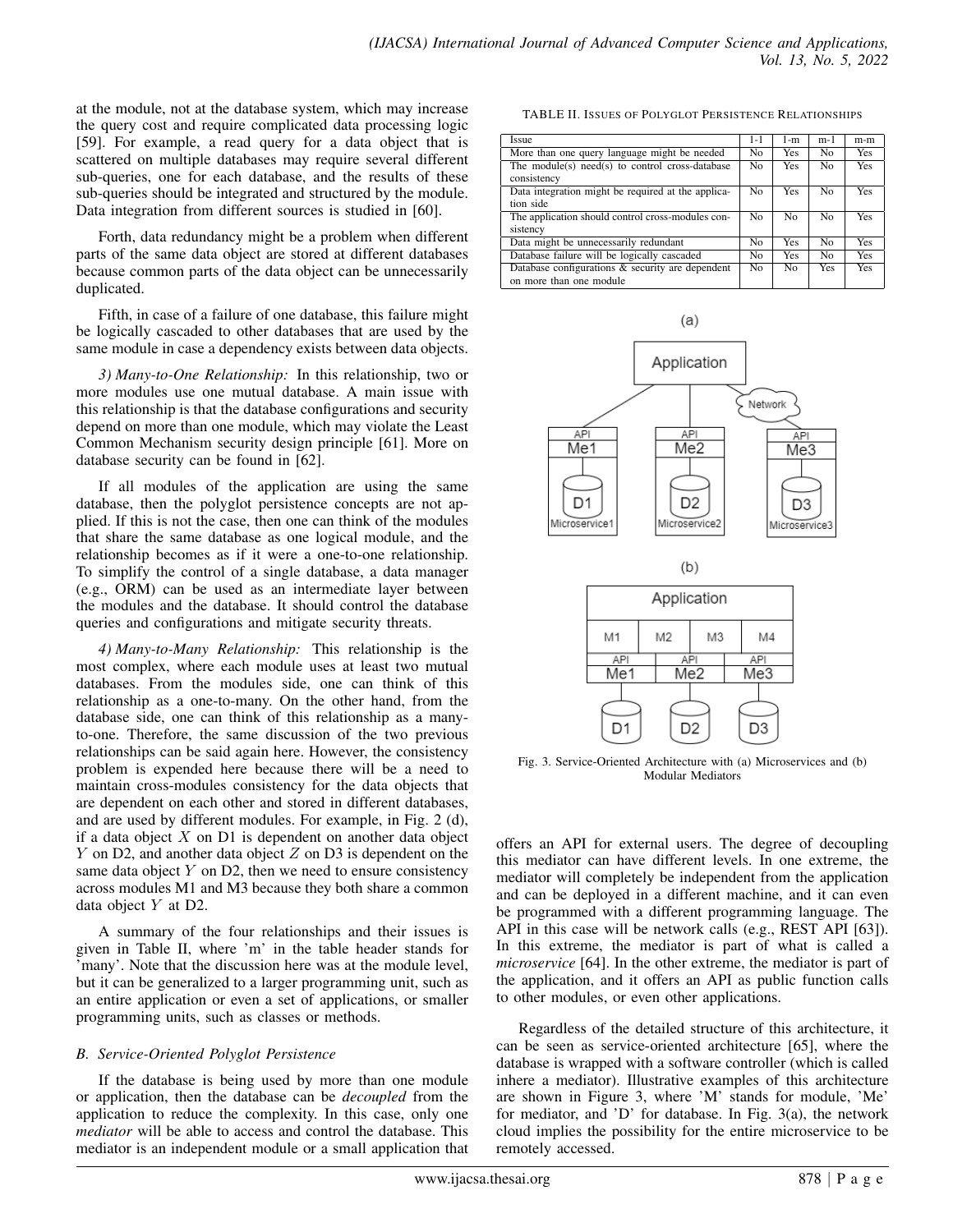

Fig. 4. An Illustrative Example for PoPaaS Architecture

A main advantage of this architecture is that different databases are accessed using similar APIs. The application is completely unaware about the underlying query languages of the databases. However, this architecture puts the load of managing consistency and cross-queries on the application modules. In case the relationships between the application and the databases are many-to-one or many-to-many, the same issues discussed in Section VI-A can be considered here.

Several strategies are proposed in the literature to manage polyglot persistence queries with microservices, and they are presented in [48].

#### *C. Polyglot-Persistence-as-a-Service*

In this architecture, the burden of managing polyglot persistence is conveyed to a completely different location, the cloud. The application here only provides the data requirements, and then these requirements should be satisfied by the Polyglot-Persistence-as-a-Service (PoPaaS) provider. The provider should automatically specify the appropriate database system for each segment of the data, based on its requirements, and then provide an API for data access. Such an API design strategy is proposed by [51].

The problem with this architecture is how the client can formulate the requirements in a standard format? Another problem is the selection of the appropriate database system for the given requirements, which should be automated based on quantifiable metrics [3]. A possible solution is to use an automated rule-based data model selection technique, as proposed by [52]. In reality, we do not know an example of such a service. An illustrative example of this architecture is shown in Fig. 4.

## *D. Multi-Model Databases*

Instead of dealing with the complexity of managing multiple databases, one possible solution is to use a database that supports multiple data models, which is called a multi-model database. In this case, the application will manage a single database that fulfills its requirements. Multi-model database

engines can be designed to manage a combined data model that has the features of several data models. OrientDB and ArangoDB are two examples of such databases [66]. They support document, graph, and key-value data models in one database instance. OrientDB has a query language that is very similar to SQL, while ArangoDB has a new language called ArangoDB Query Language (AQL), which is similar to an extent to SQL.

A new paradigm to support more than one model is with the Flexible Schema Data Management (FSDM) [67]. This paradigm integrates the JSON data model into SQL databases. The stored JSON data is storable, indexable, and queryable, without the need for upfront schema definition. This support will reduce the use cases where polyglot persistence is needed because there will be no need to use NoSQL databases to store schema-less data. PostgreSQL and Oracle databases are examples of such database systems that support this feature [68].

Despite the support for multiple data models in those databases, they do not eliminate the demand for polyglot persistence because there are still non-functional requirements that are not satisfied, such as scalability and performance [69]. This emphasizes the fact that satisfying all polyglot persistence requirements in one database system is an engineering challenge [3], and apparently, having a one-size-fits-all solution is not yet feasible.

#### VII. POLYGLOT PERSISTENCE IMPLEMENTATION **STRATEGY**

In this section, we propose an implementation strategy that can aid the development of polyglot persistence applications.

## *A. Step 1: Database Requirements*

The first thing to start with is the requirements. The correctness of the requirements should be ensured because the following steps will be dependent on them. Database requirements must be consistent with the application requirements, and they should include functional, non-functional, and data requirements. Database functional requirements should include the queries that will be used to manage application data. Examples of non-functional requirements include consistency, integrity, and availability. One of the most important parts of data requirements is the conceptual data model, which should be created at this step using Unified Modeling Language (UML) [70] or Entity-Relationship (ER) [71] diagrams, for example.

## *B. Step 2: Database Selection*

Based on the gathered requirements, the database system should be selected. At this step, conflicts between database requirements should be identified and resolved by using as many database systems as needed. If there was no conflict, the implementation will normally proceed using one database system without considering polyglot persistence. Otherwise, different database systems should be selected carefully, considering the most persistent database system for each part of application data. A clear mapping between each part of the data and the selected database systems should be preserved. Note that steps 1 and 2 can be accomplished using the systematic approach proposed in [55].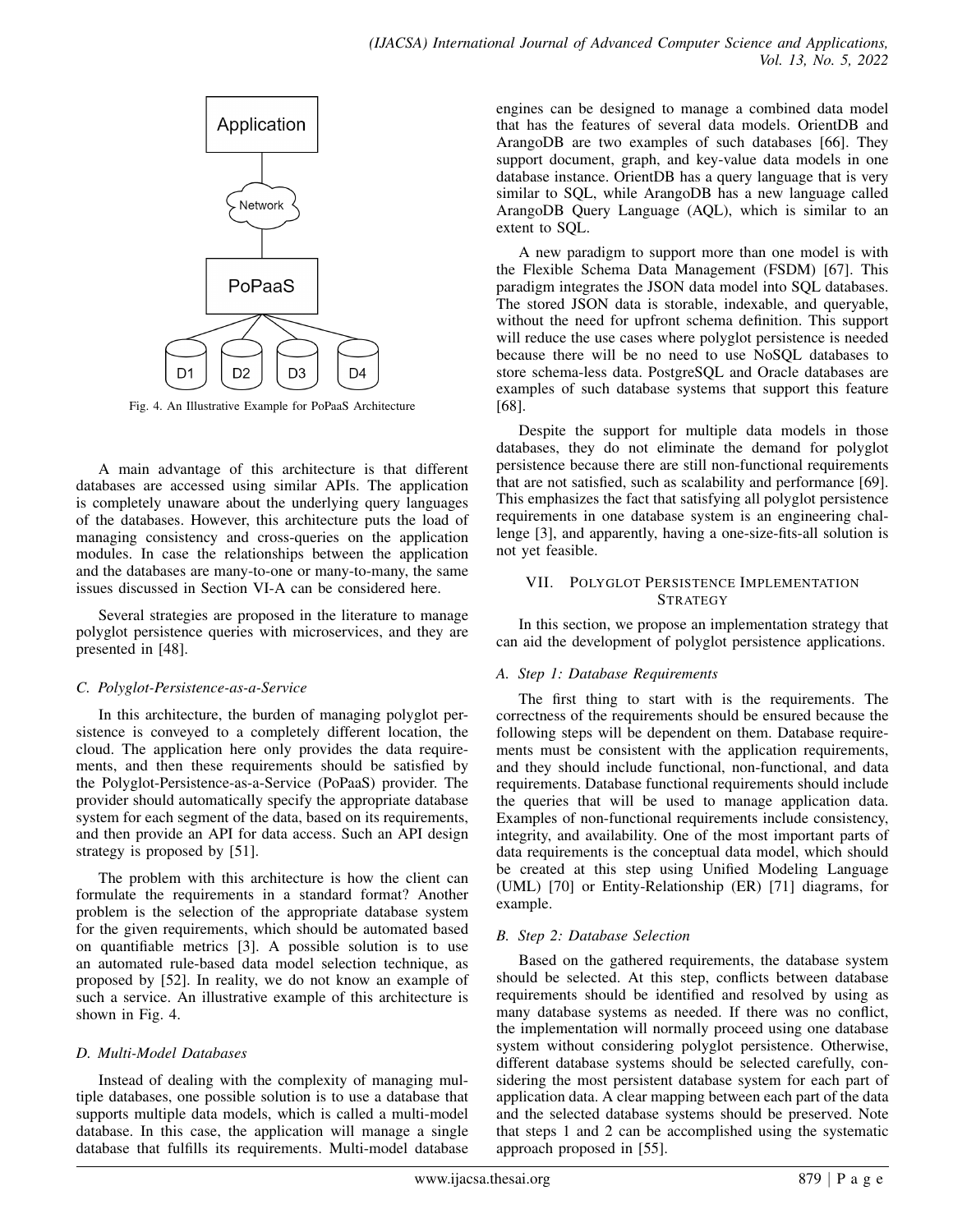#### *C. Step 3: Database-Specific Data Models*

Conceptual data models for each database system should be derived from the general conceptual data model identified in step 1, considering the process proposed by [72]. Since different database systems use different storage models, each of them may require a specific data model to determine database schema. At this step, using a database-independent schema declaration language can be helpful [73].

#### *D. Step 4: Polyglot Persistence Architecture*

In this step, the architecture in which the application will be implemented should be designed. The architecture determines how the application will be talking to the different selected databases. The architecture design should consider implementation cost, time, and resources. The discussion on polyglot persistence architectures given in Section VI can guide this step.

#### *E. Step 5: Issues Identification*

After selecting the architecture, polyglot persistence issues associated with the selected architecture should be identified. After identifying the architecture issues, a clear plan on how they will be resolved should be made. This plan should include the technical details on how each issue will be addressed. Again, the issues and their resolutions can be inspired by the discussion in Section VI.

#### *F. Step 6: Application Development*

This is the last step in which the actual implementation for the application and its infrastructure should start based on the results of the previous steps.

#### VIII. CONCLUSION

Large applications may require more than one database system to satisfy their requirements. This environment that operates on multiple databases is called a polyglot persistence environment. The polyglot persistence environment is fraught with many challenges and problems. This paper presented classification of database systems with details about their features. Polyglot persistence principles, its possible architectures, and the issues related to each architecture are identified. A polyglot persistence implementation strategy is proposed in light of the study outcomes.

The authors believe that this work has clarified most of the concepts related to polyglot persistence. This work can be a helpful reference for solving polyglot persistence problems.

Future research can further propose solutions to issues introduced by polyglot persistence. A protocol for inter-database negotiations might be devised to support interoperability between different database systems as a means to address issues related to polyglot persistence. Furthermore, future research can study how database functional, non-functional, and data requirements can be reported standardly. In addition, it can study the possibility of having an approach for representing and analyzing database requirements that can automatically determine the needed database systems.

#### ACKNOWLEDGMENT

The authors would like to thank King Fahd University of Petroleum and Minerals for the support and facilities provided to perform this research.

#### **REFERENCES**

- [1] (2022) Db-engines ranking. Https://db-engines.com/en/ranking (accessed: 2022-03-02).
- [2] F. Gessert and N. Ritter, "Scalable data management: Nosql data stores in research and practice," in *2016 IEEE 32nd International Conference on Data Engineering (ICDE)*. IEEE, 2016, pp. 1420–1423.
- [3] F. Gessert, W. Wingerath, and N. Ritter, "Polyglot persistence in data management," in *Fast and Scalable Cloud Data Management*. Springer, 2020, pp. 149–174.
- [4] P. P. Khine and Z. Wang, "A review of polyglot persistence in the big data world," *Information*, vol. 10, no. 4, p. 141, 2019.
- [5] L. Wiese, "Polyglot database architectures= polyglot challenges." in *LWA*, 2015, pp. 422–426.
- [6] M. K. Bavirisetty. (2015) Polyglot processing an introduction 1.0. Https://www.slideshare.net/MohanBavirisetty/polyglot-processingan-introduction-10 (accessed: 2022-03-02).
- [7] J. Pokornỳ, "Integration of relational and nosql databases," Vietnam *Journal of Computer Science*, vol. 6, no. 04, pp. 389–405, 2019.
- [8] E. Codd, "A relational model of data for large relational databases," *Communications of the ACM*, vol. 13, no. 6, pp. 77–87, 1970.
- [9] E. F. Codd, *The relational model for database management: version 2*. Addison-Wesley Longman Publishing Co., Inc., 1990.
- [10] T. Haerder and A. Reuter, "Principles of transaction-oriented database recovery," *ACM computing surveys (CSUR)*, vol. 15, no. 4, pp. 287–317, 1983.
- [11] P. A. Bernstein, V. Hadzilacos, and N. Goodman, *Concurrency control and recovery in database systems*. Addison-wesley Reading, 1987, vol. 370.
- [12] N. Banothu, S. Bhukya, and K. V. Sharma, "Big-data: Acid versus base for database transactions," in *2016 International Conference on Electrical, Electronics, and Optimization Techniques (ICEEOT)*. IEEE, 2016, pp. 3704–3709.
- [13] J. L. Harrington, *Relational database design and implementation*. Morgan Kaufmann, 2016.
- [14] C. A. Győrödi, D. V. Dumşe-Burescu, D. R. Zmaranda, R. Ş. Győrödi, G. A. Gabor, and G. D. Pecherle, "Performance analysis of nosql and relational databases with couchdb and mysql for application's data storage," *Applied Sciences*, vol. 10, no. 23, p. 8524, 2020.
- [15] P. J. Sadalage and M. Fowler, *NoSQL distilled: a brief guide to the emerging world of polyglot persistence*. Pearson Education, 2013.
- [16] S. Ambler, *Agile database techniques: Effective strategies for the agile software developer*. John Wiley & Sons, 2012.
- [17] J. M. Barnes, "Object-relational mapping as a persistence mechanism for object-oriented applications," 2007.
- [18] B. Jose and S. Abraham, "Performance analysis of nosql and relational databases with mongodb and mysql," *Materials today: PROCEEDINGS*, vol. 24, pp. 2036–2043, 2020.
- [19] M. Diogo, B. Cabral, and J. Bernardino, "Consistency models of nosql databases," *Future Internet*, vol. 11, no. 2, p. 43, 2019.
- [20] A. Moniruzzaman and S. A. Hossain, "Nosql database: New era of databases for big data analytics-classification, characteristics and comparison," *International Journal of Database Theory and Application*, vol. 6, no. 4, 2013.
- [21] K. Srivastava and N. Shekokar, "A polyglot persistence approach for e-commerce business model," in *2016 International Conference on Information Science (ICIS)*. IEEE, 2016, pp. 7–11.
- [22] C. Shah, K. Srivastava, and N. Shekokar, "A novel polyglot data mapper for an e-commerce business model," in *2016 IEEE Conference on e-Learning, e-Management and e-Services (IC3e)*. IEEE, 2016, pp. 40– 45.
- [23] K. Moore, "The lotus notes storage system," *ACM SIGMOD Record*, vol. 24, no. 2, pp. 427–428, 1995.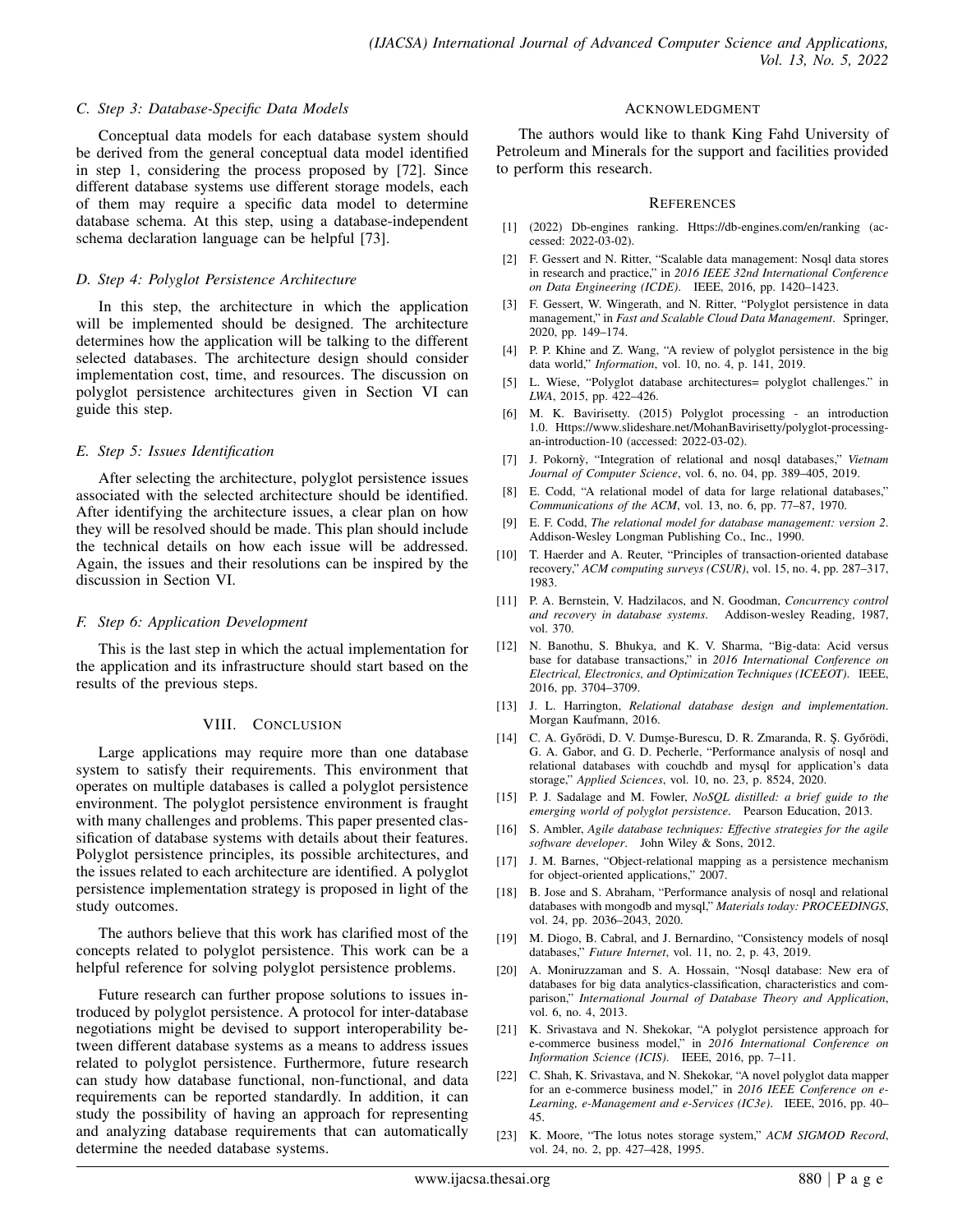- [24] L. Kawell Jr, S. Beckhardt, T. Halvorsen, R. Ozzie, and I. Greif, "Replicated document management in a group communication system," in *Proceedings of the 1988 ACM conference on Computer-supported cooperative work*, 1988, p. 395.
- [25] F. Chang, J. Dean, S. Ghemawat, W. C. Hsieh, D. A. Wallach, M. Burrows, T. Chandra, A. Fikes, and R. E. Gruber, "Bigtable: A distributed storage system for structured data," *ACM Transactions on Computer Systems (TOCS)*, vol. 26, no. 2, pp. 1–26, 2008.
- [26] A. Lakshman and P. Malik, "Cassandra: a decentralized structured storage system," *ACM SIGOPS Operating Systems Review*, vol. 44, no. 2, pp. 35–40, 2010.
- [27] J. Dean and S. Ghemawat, "Mapreduce: simplified data processing on large clusters," *Communications of the ACM*, vol. 51, no. 1, pp. 107– 113, 2008.
- [28] C. Vicknair, M. Macias, Z. Zhao, X. Nan, Y. Chen, and D. Wilkins, "A comparison of a graph database and a relational database: a data provenance perspective," in *Proceedings of the 48th annual Southeast regional conference*, 2010, pp. 1–6.
- [29] S. Leberknight. (2008) Polyglot persistence. Http://www.sleberknight.com/blog/sleberkn/entry/polyglot\_persistence (accessed: 2022-03-02).
- [30] A. Pavlo and M. Aslett, "What's really new with newsql?" *ACM Sigmod Record*, vol. 45, no. 2, pp. 45–55, 2016.
- [31] S. Velimeneti, "Data migration from legacy systems to modern database," 2016.
- [32] G. D. Samaraweera and J. M. Chang, "Security and privacy implications on database systems in big data era: a survey," *IEEE Transactions on Knowledge and Data Engineering*, vol. 33, no. 1, pp. 239–258, 2019.
- [33] S. Gilbert and N. Lynch, "Brewer's conjecture and the feasibility of consistent, available, partition-tolerant web services," *Acm Sigact News*, vol. 33, no. 2, pp. 51–59, 2002.
- [34] E. Brewer, "A certain freedom: thoughts on the cap theorem," in *Proceedings of the 29th ACM SIGACT-SIGOPS symposium on Principles of distributed computing*, 2010, pp. 335–335.
- [35] S. Gilbert and N. Lynch, "Perspectives on the cap theorem," *Computer*, vol. 45, no. 2, pp. 30–36, 2012.
- [36] S. Venkatraman, K. Fahd, S. Kaspi, and R. Venkatraman, "Sql versus nosql movement with big data analytics," *Int. J. Inform. Technol. Comput. Sci*, vol. 8, pp. 59–66, 2016.
- [37] R. Paleari, D. Marrone, D. Bruschi, and M. Monga, "On race vulnerabilities in web applications," in *International Conference on Detection of Intrusions and Malware, and Vulnerability Assessment*. Springer, 2008, pp. 126–142.
- [38] C. Zdepski, T. A. Bini, S. N. Matos, and S. Hammoudi, "An approach for modeling polyglot persistence," in *ICEIS (1)*, 2018, pp. 120–126.
- [39] S. Prasad and M. N. Sha, "Nextgen data persistence pattern in healthcare: polyglot persistence," in *2013 Fourth International Conference on Computing, Communications and Networking Technologies (ICCCNT)*. IEEE, 2013, pp. 1–8.
- [40] A. M. C. de Araújo, V. C. Times, and M. U. da Silva, "Polyehr: A framework for polyglot persistence of the electronic health record," in *Proceedings on the International Conference on Internet Computing (ICOMP)*. The Steering Committee of The World Congress in Computer Science, Computer ..., 2016, p. 71.
- [41] S. Prasad and S. Avinash, "Application of polyglot persistence to enhance performance of the energy data management systems," in *2014 International Conference on Advances in Electronics Computers and Communications*. IEEE, 2014, pp. 1–6.
- [42] S. Nadkarni, A. Kadakia, and K. Shrivastava, "Providing scalability to data layer using a novel polyglot persistence approach," in *2018 Fourth International Conference on Computing Communication Control and Automation (ICCUBEA)*. IEEE, 2018, pp. 1–5.
- [43] K. Trivedi, S. Shah, and K. Srivastava, "An efficient e-commerce design by implementing a novel data mapper for polyglot persistence," in *Advanced Computing Technologies and Applications*. Springer, 2020, pp. 149–156.
- [44] L. H. Z. Santana and R. dos Santos Mello, "A middleware for polyglot persistence of rdf data into nosql databases," in *2019 IEEE 20th*

*International Conference on Information Reuse and Integration for Data Science (IRI)*. IEEE, 2019, pp. 237–244.

- [45] K. Kaur and R. Rani, "A smart polyglot solution for big data in healthcare," *IT Professional*, vol. 17, no. 6, pp. 48–55, 2015.
- [46] ——, "Managing data in healthcare information systems: many models, one solution," *Computer*, vol. 48, no. 3, pp. 52–59, 2015.
- [47] R. Jiménez-Peris, M. Patiño-Martinez, I. Brondino, and V. Vianello, "Transactional processing for polyglot persistence," in *2016 30th International Conference on Advanced Information Networking and Applications Workshops (WAINA)*. IEEE, 2016, pp. 150–152.
- [48] L. H. Villaça, L. G. Azevedo, and F. Baião, "Query strategies on polyglot persistence in microservices," in *Proceedings of the 33rd Annual ACM Symposium on Applied Computing*, 2018, pp. 1725–1732.
- [49] H. Singhal, A. Saxena, N. Mittal, C. Dabas, and P. Kaur, "Polyglot persistence for microservices-based applications," *International Journal of Information Technologies and Systems Approach (IJITSA)*, vol. 14, no. 1, pp. 17–32, 2021.
- [50] L. G. Azevedo, R. d. S. Ferreira, V. T. d. Silva, M. de Bayser, E. F. d. S. Soares, and R. M. Thiago, "Geological data access on a polyglot database using a service architecture," in *Proceedings of the XIII Brazilian Symposium on Software Components, Architectures, and Reuse*, 2019, pp. 103–112.
- [51] F. Gessert, S. Friedrich, W. Wingerath, M. Schaarschmidt, and N. Ritter, "Towards a scalable and unified rest api for cloud data stores," in *GI-Jahrestagung*, 2014, pp. 723–734.
- [52] M. Schaarschmidt, F. Gessert, and N. Ritter, "Towards automated polyglot persistence," *Datenbanksysteme für Business, Technologie und Web (BTW 2015)*, 2015.
- [53] I. Košmerl, K. Rabuzin, and M. Šestak, "Multi-model databasesintroducing polyglot persistence in the big data world," in *2020 43rd International Convention on Information, Communication and Electronic Technology (MIPRO)*. IEEE, 2020, pp. 1724–1729.
- [54] J. B. Dennis, "Modularity," in *Software Engineering*. Springer, 1975, pp. 128–182.
- [55] N. Roy-Hubara, P. Shoval, and A. Sturm, "Selecting databases for polyglot persistence applications," *Data & Knowledge Engineering*, vol. 137, p. 101950, 2022.
- [56] B. Kolev, P. Valduriez, C. Bondiombouy, R. Jiménez-Peris, R. Pau, and J. Pereira, "Cloudmdsql: querying heterogeneous cloud data stores with a common language," *Distributed and parallel databases*, vol. 34, no. 4, pp. 463–503, 2016.
- [57] R. Sellami and B. Defude, "Complex queries optimization and evaluation over relational and nosql data stores in cloud environments," *IEEE transactions on big data*, vol. 4, no. 2, pp. 217–230, 2017.
- [58] J. Rith, P. S. Lehmayr, and K. Meyer-Wegener, "Speaking in tongues: Sql access to nosql systems," in *Proceedings of the 29th Annual ACM Symposium on Applied Computing*, 2014, pp. 855–857.
- [59] G. C. Deka, "Nosql polyglot persistence," in *Advances in Computers*. Elsevier, 2018, vol. 109, pp. 357–390.
- [60] M. Lenzerini, "Data integration: A theoretical perspective," in *Proceedings of the twenty-first ACM SIGMOD-SIGACT-SIGART symposium on Principles of database systems*, 2002, pp. 233–246.
- [61] T. V. Benzel, C. E. Irvine, T. E. Levin, G. Bhaskara, T. D. Nguyen, and P. C. Clark, "Design principles for security," NAVAL POSTGRADU-ATE SCHOOL MONTEREY CA DEPT OF COMPUTER SCIENCE, Tech. Rep., 2005.
- [62] N. Ron Ben, *Implementing Database Security and Auditing*. Elsevier, 2005.
- [63] V. Surwase, "Rest api modeling languages-a developer's perspective," *Int. J. Sci. Technol. Eng*, vol. 2, no. 10, pp. 634–637, 2016.
- [64] S. Newman, *Building microservices: designing fine-grained systems*. " O'Reilly Media, Inc.", 2015.
- [65] R. Dörbecker and T. Böhmann, "The concept and effects of service modularity–a literature review," in *2013 46th Hawaii International Conference on System Sciences*. IEEE, 2013, pp. 1357–1366.
- [66] E. Płuciennik and K. Zgorzałek, "The multi-model databases a review," in *International Conference: Beyond Databases, Architectures and Structures*. Springer, 2017, pp. 141–152.